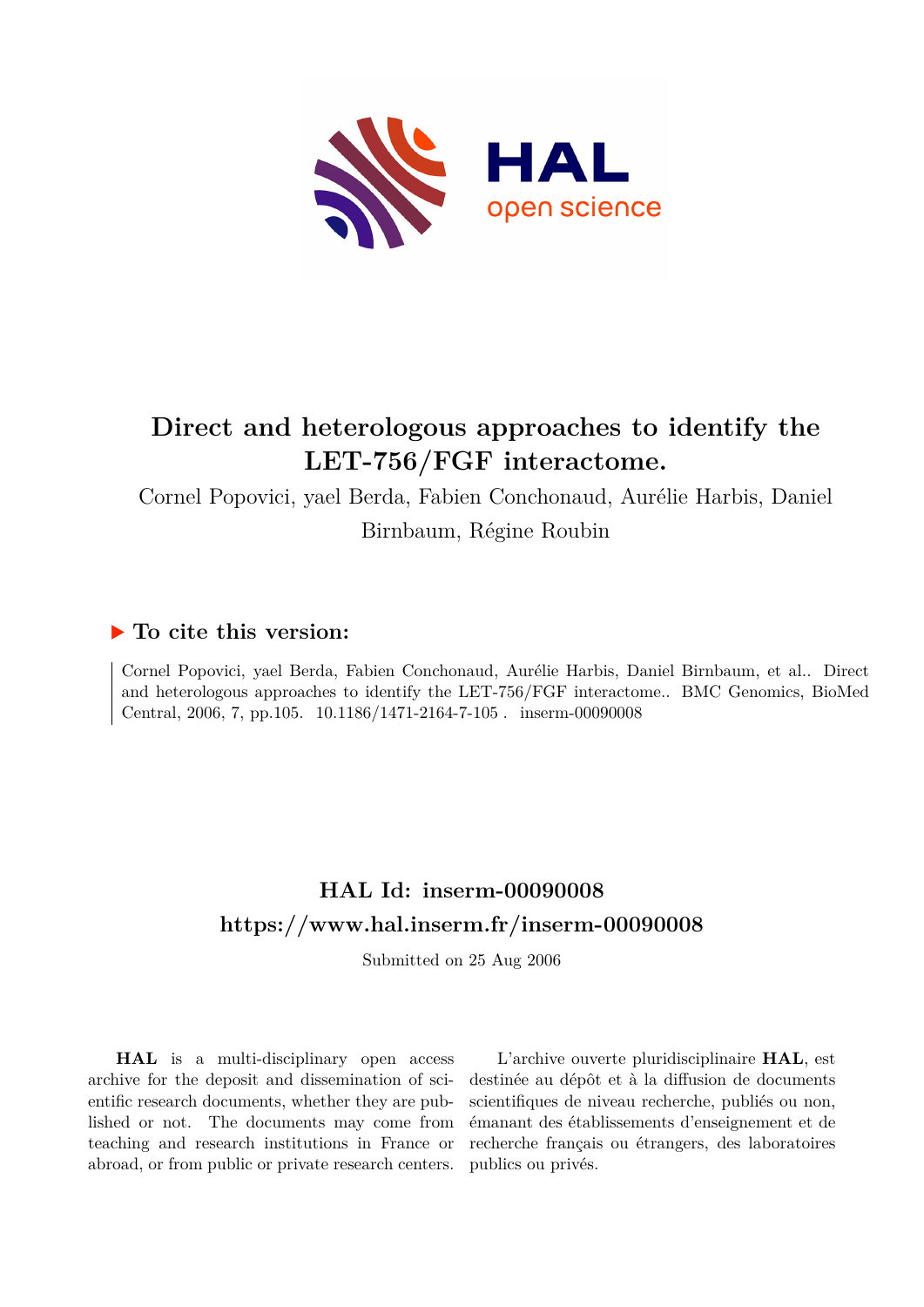### Research article **Contract Contract Contract Contract Contract Contract Contract Contract Contract Contract Contract Contract Contract Contract Contract Contract Contract Contract Contract Contract Contract Contract Contra**

# **Direct and heterologous approaches to identify the LET-756/FGF interactome**

Cornel Popovici, Yael Berda, Fabien Conchonaud, Aurélie Harbis, Daniel Birnbaum and Régine Roubin\*

Address: Institut de Cancérologie de Marseille, Laboratoire d'Oncologie Moléculaire, Institut Paoli-Calmettes et UMR599 INSERM, 27 Bd. Leï Roure, 13009 Marseille, France

Email: Cornel Popovici - popovici@marseille.inserm.fr; Yael Berda - yaelberda@yahoo.com; Fabien Conchonaud - conchonaud@ciml.univmrs.fr; Aurélie Harbis - aurelie\_harbis@yahoo.fr; Daniel Birnbaum - birnbaum@marseille.inserm.fr; Régine Roubin\* - roubin@marseille.inserm.fr

\* Corresponding author

Published: 03 May 2006

*BMC Genomics* 2006, **7**:105 doi:10.1186/1471-2164-7-105

[This article is available from: http://www.biomedcentral.com/1471-2164/7/105](http://www.biomedcentral.com/1471-2164/7/105)

© 2006 Popovici et al; licensee BioMed Central Ltd.

This is an Open Access article distributed under the terms of the Creative Commons Attribution License [\(http://creativecommons.org/licenses/by/2.0\)](http://creativecommons.org/licenses/by/2.0), which permits unrestricted use, distribution, and reproduction in any medium, provided the original work is properly cited.

Received: 13 January 2006 Accepted: 03 May 2006

#### **Abstract**

**Background:** Fibroblast growth factors (FGFs) are multifunctional proteins that play important roles in cell communication, proliferation and differentiation. However, many aspects of their activities are not well defined. LET-756, one of the two *C. elegans* FGFs, is expressed throughout development and is essential for worm development. It is both expressed in the nucleus and secreted.

**Results:** To identify nuclear factors associated with LET-756, we used three approaches. First, we screened a two-hybrid cDNA library derived from mixed stages worms and from a normalized library, using LET-756 as bait. This direct approach allowed the identification of several binding partners that play various roles in the nucleus/nucleolus, such as PAL-1, a transcription regulator, or RPS-16, a component of the small ribosomal subunit. The interactions were validated by coimmunoprecipitation and determination of their site of occurrence in mammalian cells. Second, because patterns of protein interactions may be conserved throughout species, we searched for orthologs of known mammalian interactors and measured binary interaction with these predicted candidates. We found KIN-3 and KIN-10, the orthologs of CK2α and CK2β, as new partners of LET-756. Third, following the assumption that recognition motifs mediating protein interaction may be conserved between species, we screened a two-hybrid cDNA human library using LET-756 as bait. Among the few FGF partners detected was 14-3-3β. In support of this interaction we showed that the two 14-3-3β orthologous proteins, FTT-1 and FTT-2/PAR-5, interacted with LET-756.

**Conclusion:** We have conducted the first extensive search for LET-756 interactors using a multidirectional approach and established the first interaction map of LET-756/FGF with other FGF binding proteins from other species. The interactors identified play various roles in developmental process or basic biochemical events such as ribosome biogenesis.

#### **Background**

FGFs constitute a superfamily of pleiotropic growth fac-

tors involved in multiple cellular processes such as mitogenesis, angiogenesis and mesoderm induction [1].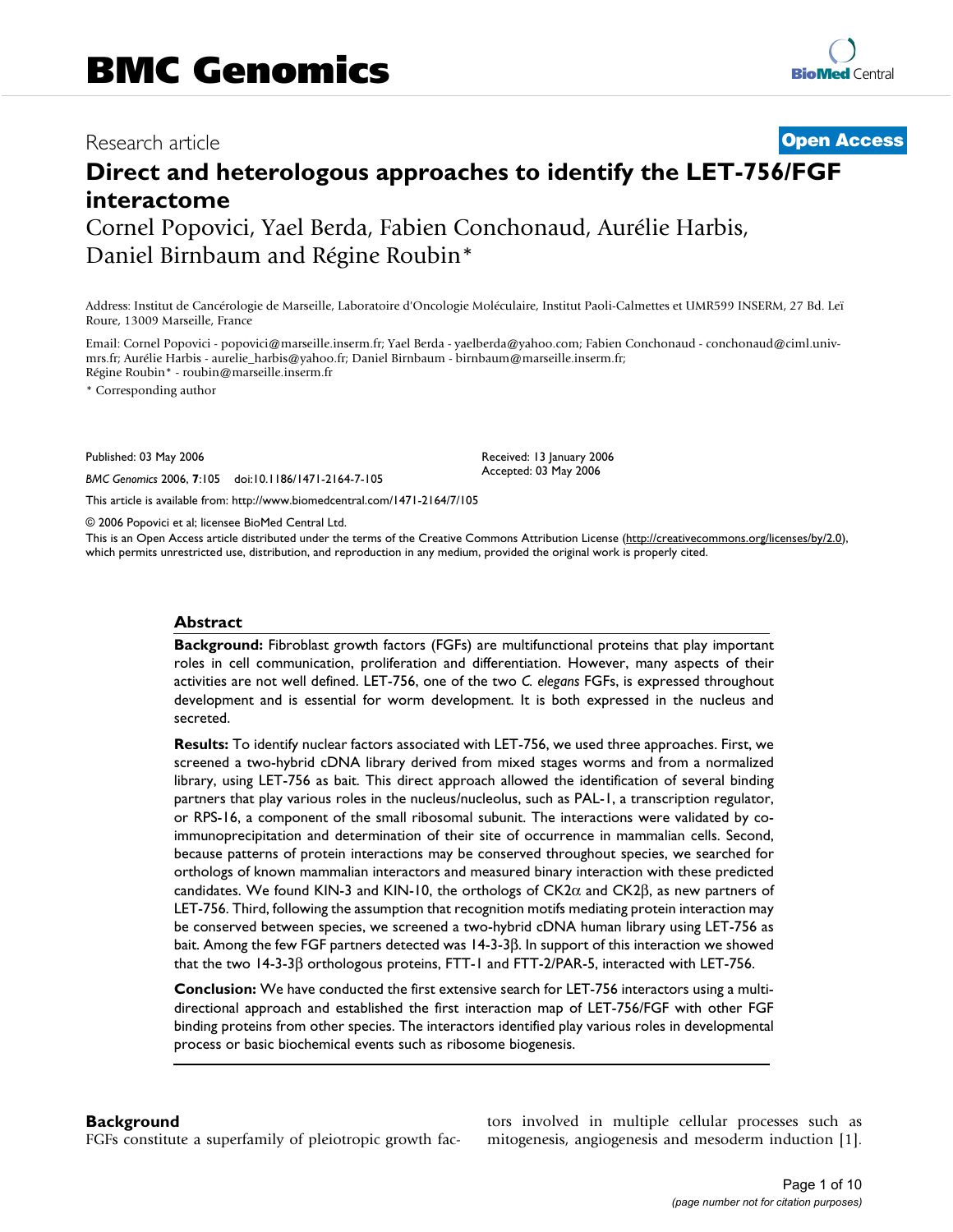There are 22 FGFs in humans. Except FGF11-14, they exert their biological activities by acting as extracellular growth factors binding to receptors (FGFR1-4) of the tyrosine kinase receptor superfamily [2]. In addition, FGF1-3 and FGF11-14 are localized in the nucleus and function intracellularly [3]. Intracellular FGFs bind to several proteins that play a role in FGF trafficking: FIBP, which allows FGF1 to shuttle between the cytosol and the nucleus [4], synaptotagmin-1, which allows FGF1 exocytosis [5], Cystein Rich FGF receptor (CFR), which forms complexes with various FGFs and allows their secretion [6,7], and LRP-1 and 2 (lipoprotein receptor-related proteins), which in conjunction with DAB-1 (Disabled) regulate EGL-17/FGF export in *C. elegans* [8]. FGF interactors may also regulate FGF nuclear activity; this is the case of Casein Kinase II regulatory subunits [9] and splicing factor SF3a66 [10], which both interact with FGF2. Finally, proteins of the extracellular matrix such as fibstatin and fibrinogen interact with FGF2 [11,12].

LET-756 is one of the two FGFs of *C. elegans* [13, 14 for reviews]. It is essential for worm development [15]. Like some mammalian FGFs, it acts both intra and extracellularly. The molecular motif allowing secretion [16] and some of LET-756 extracellular functions have been described [17,18] but the intracellular functions remain poorly defined, although nuclear localization is probably of importance [19]. To further characterize the functions of LET-756, we used yeast two-hybrid screens to identify proteins that interact with this FGF. We identified several interacting proteins involved in various developmental processes or in basic biochemical events such as ribosome biogenesis, and validated some of the interactions by coimmunoprecipitation and/or colocalization.

#### **Results**

#### *Identification of nematode LET-756 binding proteins by yeast two-hybrid library screens*

To identify worm proteins that interact with LET-756, we used the two-hybrid system in the MAV103 yeast with LET-756 fused to the Gal-4 DNA binding domain (pDB) as bait and two *C. elegans* libraries. The latter were either normalized [20] to contain one representative of each expressed gene of the whole genome (ORFeome) or derived from a mixed stage worm population. Library clones were coupled to the Gal-4 activating domain (pAD). The bait did not show any intrinsic transcriptional activation of the three yeast reporter genes. In a screen of approximately  $4 \times 10^6$  transformants, 41 clones were positive for the two reporters tested, or for only one reporter but with great intensity. The gap repair technique confirmed 9 clones (Table 1). Sequencing of these clones and blastn or tblastx interrogation of databases revealed unidentified sequences (UIS) and sequences coding for proteins with known functions: UMP synthase, an enzyme involved in de novo nucleic acid synthesis, cathepsin (aspartic peptidase A1, pepsinogen family member), RPS-16 (small ribosomal subunit), transcription factor PAL-1 involved in the anterior-posterior development of the male [21], DAF-21, a chaperone of the HSP-90 family, involved in chemosensory transduction and insulin signalization [22,23], COL-129, an isoform of collagen, and SKR-2 (homolog of skp1 of *S. cerevisiae*), a component of the skp1p/cullin/F-box SCF complex with ubiquitin ligase activity [24,25]. The latter also shows similarities with P19, which is associated with cyclinA/CDK2 complex in humans.

To confirm the results on some on the interactors we judged potentially relevant, pAD interactor clones were picked individually from the ORFeome library and tested directly in yeast two-hybrid system against pDB LET-756. PAL-1 interacted strongly with LET-756 (two positive tests). For the other interactors, only one test was clearly positive (Table 2A).

#### *Identification of LET-756-binding proteins among orthologs of known mammalian FGF interactors*

The conservation of signaling pathways between worms and mammals, as well as the conserved FGF structures in different species [26,27], suggested that orthologs of human FGF-binding proteins could interact with LET-756. We used blast interrogation to determine the most conserved orthologs supposed to retain the ancestral function of the known human FGF-interactors. These orthologs were recovered from the ORFeome library and tested in binary interactions (Table 2B). We found *kin-10* (CK2β) and *rpl-6* positive for two reporter genes, and *kin-3* (CK2α), *hsp-6* (mortalin), F14E5.2 (cystein rich FGF receptor, CFR) and C18A3.3 (NoBP) positive for one reporter gene.

#### *Identification of human LET-756-binding proteins*

We based our third approach on the assumption that protein interaction motifs may be conserved between species. We made a heterologous screen using a cDNA human library as prey and LET-756 as bait. The yeast two-hybrid system was used with LET-756 fused to LexA DNA binding domain as bait (pDB) for the screening of a human placenta cDNA library containing the Gal-4 activating domain (pAD). Table 3 indicates the number of times the interactors were isolated and the strength of the interaction. Identified partners were different from those unveiled by the *C. elegans* screens but showed similar biologic activities (Table 4). MBD1 and ZN420 are transcription factors, 14-3-3β (YWHAB, tyrosine 3 monooxygenase/tryptophan 5-monooxygenase activation protein, β polypeptide) has chaperone activity, and FBLI1 (Filamin-binding LIM protein 1) is a protein of the Zyxin family.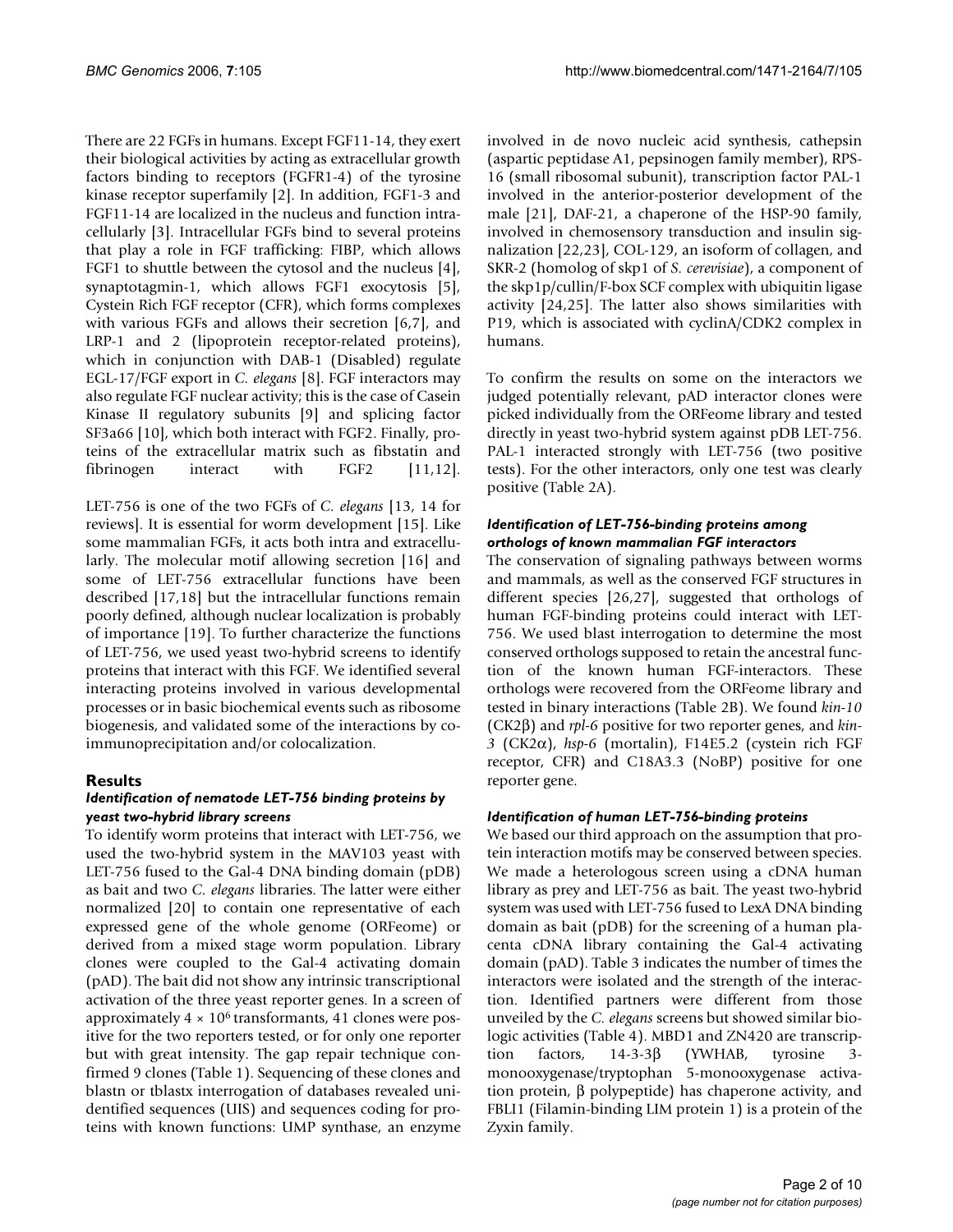| <b>Interactor</b><br>(sequence<br>name) | Gene name  | Human ortholog(s)                                | LacZ    | 3-AT 20<br>mM | $3-AT40$<br>mM | <b>URA</b>               | Library     |
|-----------------------------------------|------------|--------------------------------------------------|---------|---------------|----------------|--------------------------|-------------|
| AD-C38D4.6                              | bal- l     | CDX4 (Caudal-type homeobox<br>protein 4)         | $^{++}$ | $\ddot{}$     |                |                          | <b>cDNA</b> |
| AD-C47E8.5                              | $d$ af-2 l | HSP90 family                                     |         | $++$          | $+$            |                          | <b>cDNA</b> |
| AD-T01C3.6                              | rbs-16     | RPS16 (40S ribosomal protein S16)                | $+/-$   | $++$          |                |                          | <b>cDNA</b> |
| AD-T07C4.1                              |            | UMPS (UMP-synthase)                              |         | $+/-$         |                | $^{++}$                  | cDNA        |
| AD-C15C8.3                              |            | CTSE (Cathepsin E precursor)                     | $+/-$   | +             |                | $\overline{\phantom{0}}$ | <b>cDNA</b> |
| AD-C15C6.2b                             | C15C6.2    |                                                  |         | $\ddot{}$     | $\ddot{}$      |                          | <b>cDNA</b> |
| AD-M18.1                                | $col-129$  | COL4A5 (Collagen alpha 5(IV) chain<br>precursor) | $+/-$   | +             | $+/-$          |                          | <b>cDNA</b> |
| AD-F35A5.4                              |            | KRTAP10-4 (Keratin-associated<br>protein 10-4)   | +       |               |                |                          | AD-ORFeome  |
| AD-F46A9.4                              | skr-2      | SKPIA (S-phase kinase-associated<br>protein IA)  | $+/-$   | $++$          |                |                          | AD-ORFeome  |

Table 1: LET-756-interacting proteins identified by screening Y2H C. elegans libraries. Bait used was DB-LET-756. Sequences of AD**interactor clones are in (58). Clones were assigned scores for LacZ expression, growth on plates lacking histidine but containing 20 or 40 mM 3-amino triazol (3-AT) and in addition, growth on plates lacking uracil (URA) for the** *C. elegans* **libraries**

Finally, the orthologs of human 14-3-3β *, ftt-1/par-5* and *ftt-2*, and the orthologs of FBL1, *zyx-1a* and *zyx-1b*, were obtained from the nematode ORFeome library and tested for direct interaction in yeast two-hybrid system. Table 2C indicates that FTT-1 and FTT-2, but not ZYX-1a or ZYX-1b, reacted with the LET-756 bait.

#### *Confirmation of interactions by co- immunoprecipitation experiments*

A number of interactors we identified have been described as false positives in various studies. It is the case for HSP family members and ribosomal proteins, and to some extent for collagen-related proteins, Zn finger proteins and proteasome subunits [28]. To validate the interaction of LET-756 with the candidate partners, co-immunoprecipitation experiments were done in Cos-1 cells. Cos-1

**Table 2: Direct interactions between LET-756 (DB) and clones derived from the ORFeome library. A) clones detected in the screening of the** *C. elegans* **libraries; B) orthologs of clones detected in the screening of the human placenta library; C) orthologs of known mammalian FGF interactors.**

|   | <b>Interactors (AD)</b>             | <b>LET-756 (DB)</b> |        |            |
|---|-------------------------------------|---------------------|--------|------------|
|   |                                     | LacZ                | $3-AT$ | <b>URA</b> |
| A | <b>RPS-16</b>                       | $+/-$               | $++$   |            |
|   | PAL-I                               | $^{++}$             |        |            |
|   | DAF-21                              |                     | $+^*$  |            |
|   | <b>COL-129</b>                      | $+/-$               |        |            |
|   | SKR-2                               | $+/-$               | $+/-$  |            |
|   | C15C6.2                             | $+/-$               | ٠      |            |
| в | KIN-10 (CSNK2B, $CK2\beta$ )        | $+/-$               |        |            |
|   | KIN-3 (CSNK2A, $CK2\alpha$ )        |                     |        |            |
|   | HSP-6 (HSPA9B, mortalin)            |                     |        |            |
|   | F14E5.2 (GLG1, CFR)                 |                     | $+/-$  |            |
|   | C18A3.3 (EBNA1BP2, NoBP)            |                     | $+/-$  |            |
|   | RPL-6 (RPL6)                        | $+/-$               | ٠      |            |
| С | FTT-I/PAR-5 (YWHAB, $14-3-3\beta$ ) | $+/-$               | ٠      |            |
|   | FTT-2 (YWHAB, $14-3-3\beta$ )       | $+/-$               |        |            |
|   | ZYX-1a, ZYX-1b (ZN420)              |                     |        |            |

\*: 3-AT concentration allowing yeast growth was 20mM except for DAF-21 where it was 40 mM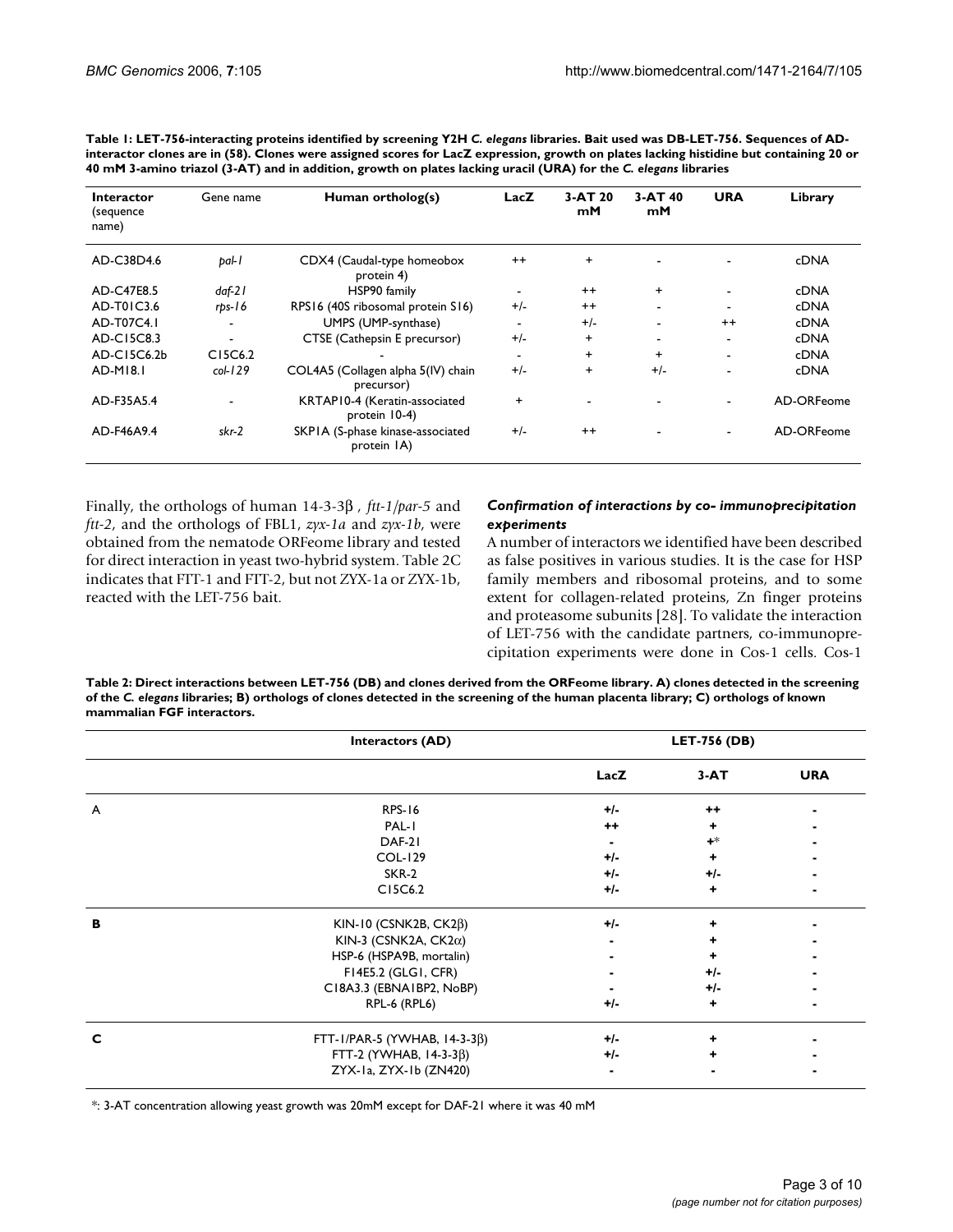| <b>Interactor</b>      | times |      | <b>LET-756</b> |              |              |
|------------------------|-------|------|----------------|--------------|--------------|
|                        |       | lacZ | $His-3$        | 3-AT (20 mM) | 3-AT (40 mM) |
| YWHAB $(14-3-3 \beta)$ |       |      |                |              |              |
| <b>MBDI</b>            |       |      |                |              |              |
| EIF3S2 (eiF3)          |       |      |                |              |              |
| <b>FBLPI</b>           |       |      |                |              |              |
| KRAB100                |       |      |                |              |              |

**Table 3A: LET-756-interacting proteins identified by screening Y2H human placenta libraries. A: Number of times the clone was detected during the Y2H library screening and scores for the different reporter genes.**

\*: 3-AT concentration allowing yeast growth was 20mM except for DAF-21 where it was 40 mM

cells were transiently cotransfected with HA-tagged partner constructs and LET-756::GFP, and the lysates were immunoprecipitated with anti-GFP. Fig. 1 shows the result of a western blot probed first with anti-HA to reveal the co-immunoprecipitated proteins, and second with anti-GFP to normalize the transfection with LET-756. All tested partners immunoprecipitated with LET-756, although with different strength, unrelated to their level of expression (not shown). The 14-3-3β and KIN-10 proteins were reproducibly the less efficient. To make sure that overexpression of the two tagged proteins was not responsible for the immunoprecipitation, we used TACC1 as an unrelated HA-tagged control. In similar condition, TACC1 was unable to immunoprecipitate LET-756.

#### *Confirmation of interactions by subcellular colocalization experiments*

To further confirm FGF/partner interaction in mammalian cells, HA-tagged partners were co-expressed with LET-756::GFP in Cos-1 cells and their respective subcellular localization was examined. As already described [16,19], LET-756::GFP localized in specific regions of the nucleus where splicing factors are concentrated. Immunofluorescence microscopy using anti-HA antibodies revealed PAL-1 in foci in the nucleus that colocalized with LET-756 (Fig. 2). We have previously established [19] that treatment of LET-756 expressing cells with actinomycin D (a drug inhibiting Pol I and Pol II activities) displaces LET-756 to the perinucleolar and nucleolar compartments. Addition of actinomycin D did not move the PAL-1 protein to the nucleolus as it did for LET-756 but kept both partners in close association in nucleoplasmic foci. Other partners, such as RPL-6, were delocalized by transfection of LET-756. RPL-6 was localized in large foci mainly in the nucleoplasm when transfected alone (column I, Fig. 2) but was most often dispersed through the nucleoplasm and associated with LET-756 when cotransfected with the FGF (Fig. 2, column II to IV). FTT-1/PAR-5 and FTT-2 localized preferentially in the cytoplasm when transfected alone, but observed also in the nucleus when transfected together with LET-756. In addition, vesicles containing both LET-756 and FTT-1 or FTT-2 were visible. KIN-3 colocalized with LET-756 in nuclei and exhibited a strong expression in cytoplasm whether LET-756 was present or not whereas KIN-10 present in nucleoplasm of untransfected LET-756 cells moved with LET-756 in the speckles when co-transfected. Upon actinomycin D treatment both LET-756 and KIN-10 formed enlarged speckles and moved to the nucleolus (Fig. 2). This stricking delocalization observed upon actinomycin D treated KIN-10 co-transfected cells did not occurred with KIN-3. In other instances, the partner modified LET-756 localization: RPS-16 concentrated LET-756 in large foci when both proteins were present in the nucleus (Fig. 2). The protein encoded by C15C6.2 did not show any gross colocalization (Fig. 2). Finally, COL-129 was localized only at the Golgi apparatus, whether LET-756 was present or not, and CFR was localized only in the cytoplasm.

**Table 3B: LET-756-interacting proteins identified by screening Y2H human placenta libraries. B: Description of the proteins and identification of the** *C. elegans* **ortologs.**

| <b>Protein</b>        | <b>Description</b>                                                                                                                      | C.elegans orthologs  |
|-----------------------|-----------------------------------------------------------------------------------------------------------------------------------------|----------------------|
| YWHAB $(14-3-3\beta)$ | protein with chaperone activity implicated in subcellular<br>compartmentalization of binding partners                                   | PAR-5 or FTTI, FTT-2 |
| <b>MBDI</b>           | negative regulator of transcription, the methyl CpG-Binding Domain                                                                      | none                 |
| EIF3S2                | initiator of translation (subunit 9)                                                                                                    | EIF3-B               |
| FBLII                 | protein belonging to the Zyxin family, having 3 LIM domains, involved<br>in protein-protein interaction (filamin-binding LIM protein-1) | ZYX-I                |
| ZN420                 | zinc finger protein with a Krab domain                                                                                                  | none                 |

\*: 3-AT concentration allowing yeast growth was 20mM except for DAF-21 where it was 40 mM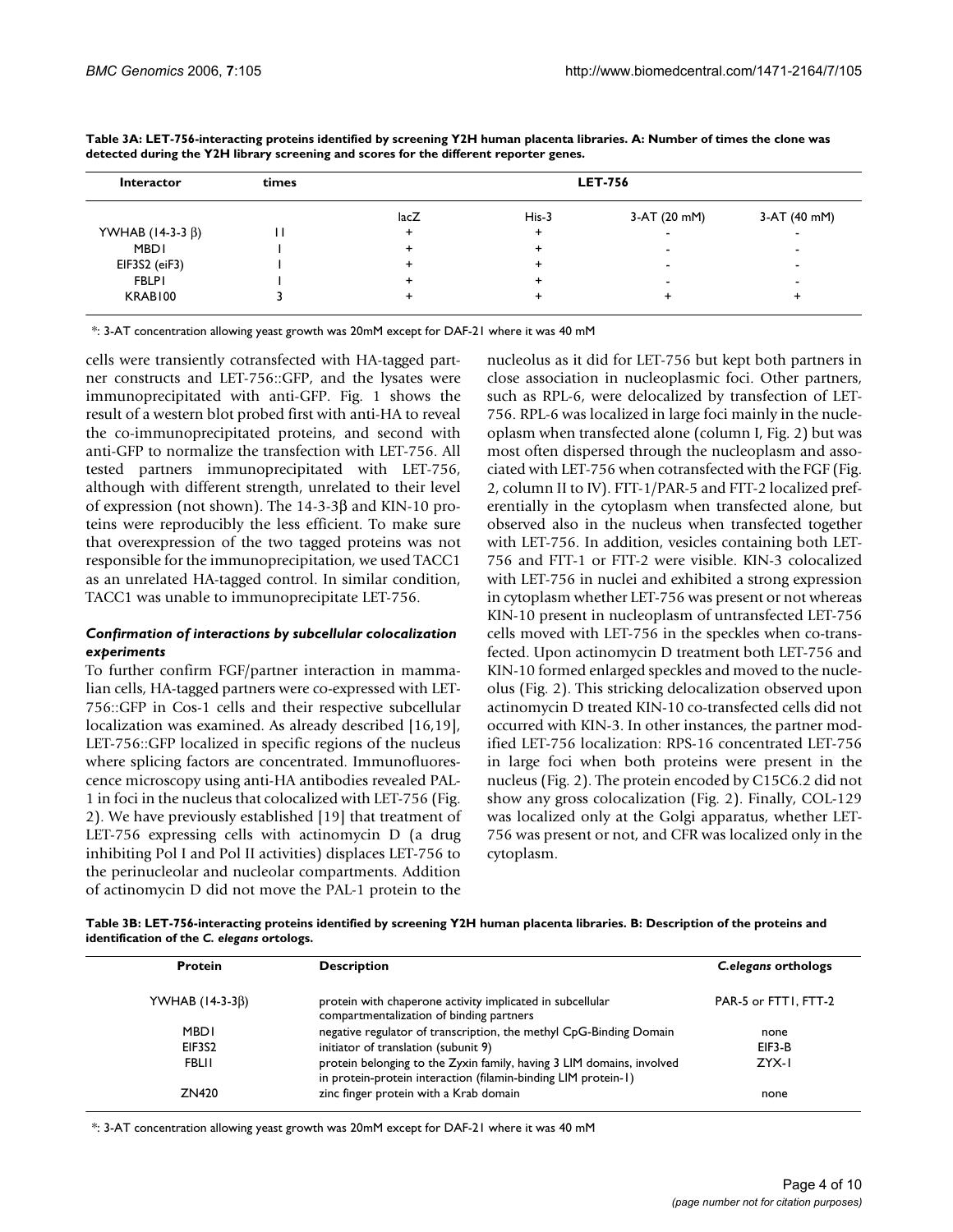| <b>Interactors</b> | Y2H- screen | Co-IP     | Coloc     | <b>Deloc</b> | <b>Class</b>   |
|--------------------|-------------|-----------|-----------|--------------|----------------|
| <b>RPS-16</b>      | $^{++}$     | $^{++}$   | $\ddot{}$ | $\ddot{}$    |                |
| FTT-I              | $^{++}$     | $^{+++}$  |           | ÷            |                |
| FTT-2              | $^{++}$     | $^{+++}$  |           | ÷            |                |
| <b>KIN-10</b>      | $^{++}$     | $\ddot{}$ | ÷         | $\ddot{}$    |                |
| PAL-I              | $^{+++}$    | $\pm$     | $\ddot{}$ | +            |                |
| C15C6.2            | $^{++}$     | $++$      | $\ddot{}$ |              | Ш              |
| RPL-6              | $^{++}$     | $^{++}$   |           | +            | Ш              |
| DAF-21             | $\ddot{}$   | $++$      |           | ND.          | $\mathbf{III}$ |
| <b>COL-129</b>     | $^{++}$     | $\ddot{}$ | $\ddot{}$ |              | $\mathbf{III}$ |
| SKR-2              | $^{++}$     | $++$      |           | ND.          | $\mathbf{III}$ |
| $KIN-3$            | $\ddot{}$   | $++$      | $+/-$     |              | $\mathbf{III}$ |
| C18A3.3            | $\ddot{}$   | $++$      |           | ND.          | $\mathbf{III}$ |

#### **Table 4: Summary of interaction strengths**

Scores obtained in the different assays used: (i) two-hybrid assays, (ii) co-immunoprecipitation (co-IP), (iii) colocalization by immunofluorescence in single transfected cells (Coloc) and (iv) delocalization (Deloc) of one or the two partners induced by the cotranfection. Interactions were classified as I (the strongest) to III (the weakest).

#### **Discussion**

Several growth factors are found in the nucleus in addition to their other localizations. This is the case for LET-756 but not for EGL-17, the other *C. elegans* FGF [29]. The role of LET-756 in the nucleus is not known. To help characterize this role we searched to identify intracellular binding partners of LET-756. By using different twohybrid screens in yeast, we identified several proteins

|  | Table 5: C. elegans orthologous genes of known human FGF interactors. |  |
|--|-----------------------------------------------------------------------|--|
|--|-----------------------------------------------------------------------|--|

| <b>FGF</b>             | Interactor                                                                                                  | C. elegans or human orthologs |
|------------------------|-------------------------------------------------------------------------------------------------------------|-------------------------------|
| <b>FGFI</b>            | HSPA9B (Stress-70 protein, mortalin) [39]                                                                   | hsp-6 (C37H5.8)               |
| <b>FGFI</b>            | NP_060979.2 (PRO1855, LOC55379, ribosome-binding protein p34,<br>RBP34*) [39]                               | F56A8.3                       |
| <b>FGFI</b>            | LDL (Low density lipoproteins) [40]                                                                         |                               |
| <b>FGFI</b>            | S100A13 (Calcium binding protein S100A13) [41]                                                              |                               |
| <b>FGF1</b>            | SYT1 (Synaptotagmin-1) [5]                                                                                  | $snt-l$ (F31E8.2)             |
| <b>FGFI</b>            | FIBP (FGF-1 intracellular binding protein) [4]                                                              |                               |
| FGF1 and FGF2          | FGFBPI (Fibroblast growth factor binding protein 1) [42]                                                    |                               |
| FGF1 and FGF2          | CSNK2A (Casein Kinase II, catalytic subunit $\alpha$ ) [43]                                                 | kin-3 (B0205.7)               |
| FGF <sub>2</sub>       | CSNK2B (Casein Kinase II, regulatory subunit $\beta$ ) [9]                                                  | kin-10 (T01G9.6b)             |
| FGF <sub>2</sub>       | RPL6 (Large ribosomal subunit L6) [36]                                                                      | $rbI-6$ (R151.3)              |
| FGF <sub>2</sub>       | RPS19 (40S ribosomal protein S19) [37]                                                                      | rps-19 (T05F1.3)              |
| FGF <sub>2</sub>       | CEP57 (Translokin, Centrosomal protein of 57 kDa, Proliferation-inducing<br>protein 8, PIG8) [44]           |                               |
| FGF <sub>2</sub>       | SMN1 (Survival motor neuron protein) [45, 46]                                                               | smn-1 (C41G7.1)               |
| FGF <sub>2</sub>       | FGA/FGB/FGG (Fibrinogen, alpha/beta/gamma polypeptides) [12, 47]                                            |                               |
| FGF <sub>2</sub>       | FNI (Fibstatin, fragment of fibronectin) [11]                                                               | C56C10.4                      |
| FGF <sub>2</sub>       | API5 (Apoptosis inhibitor 5, Fibroblast growth factor 2-interacting factor,<br>FIF) [48]                    |                               |
| FGF <sub>2</sub>       | SF3A2 (Splicing factor 3A subunit 2) [10]                                                                   | <b>FIIAI0.2</b>               |
| FGF <sub>2</sub>       | PTX3 (Long pentraxin 3) [49]                                                                                |                               |
| FGF <sub>2</sub>       | PF4 (CXC chemokine platelet factor 4) [50]                                                                  |                               |
| FGFI, FGF2, FGF3, FGF4 | GLGI (Golgi apparatus protein I precursor, Cysteine-rich fibroblast<br>growth factor receptor, CFR-1) [6,7] | F14E5.2                       |
| FGF3                   | EBNAIBP2 (rRNA processing protein EBP2, Nucleolar Binding Protein,<br>NoBP) [51]                            | C18A3.3                       |
| <b>FGF11-14</b>        | MAPK8IP2 (Islet-brain-2, JNK MAP kinase scaffold protein 2) [52]                                            | jip-1 (F56D12.4)              |
| <b>EGL-17</b>          | LRP-1 (Low-density lipoprotein Receptor Related, F29D11.1) [8]                                              | $Irb-1$                       |
| <b>EGL-17</b>          | LRP-2 (Low-density lipoprotein Receptor Related, T21E3.3) [8]                                               | $Irp-2$                       |
| <b>EGL-17</b>          | DAB-1 (Drosophila disabled homolog, M110.5) [8]                                                             | dab-1/dab-2                   |

- No approved gene name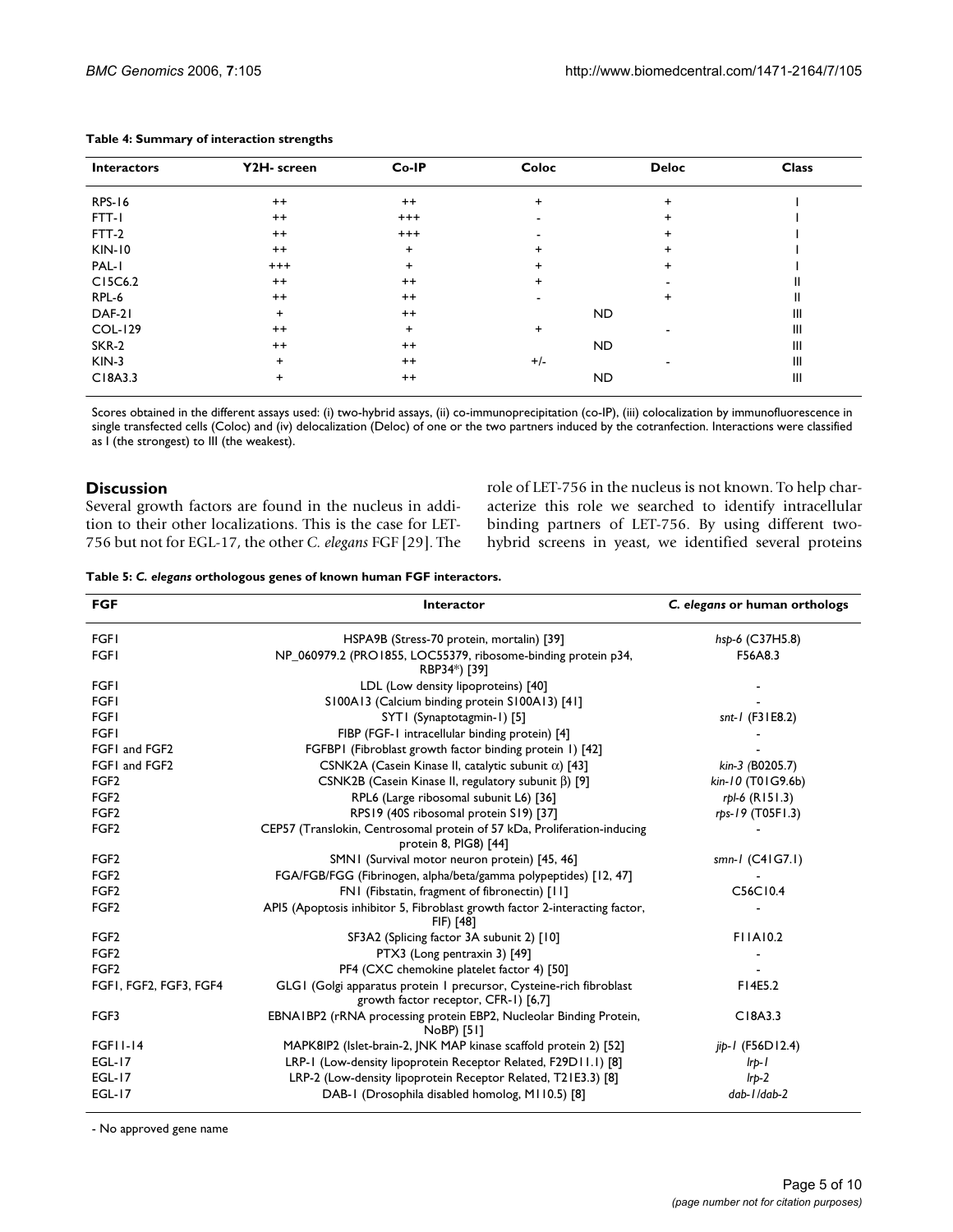

#### Figure 1

**Co-immunoprecipitation of LET-756::GFP and HA-tagged protein partners** Cos-1 cells were transfected with *let-756::gfp* alone (0) and with various HA-tagged constructs presumed or not (TACC1) to interact with LET-756. Twenty four hours later cell lysates were immunoprecipitated with anti-GFP antibodies. Western blots were first revealed with anti-HA antibodies and then with anti-GFP antibodies. An additional band, indicated with an asterisk, was consistently observed with HA- tagged RPL-6. A week and non- reproducible band can also be seen in the FTT-2 co-immunoprecipitation lane. None of these bands arose from possible complexes since 1) electrophoresis was performed in denaturating conditions and 2) antibody detection relied on the tag epitope and not on the endogenous protein.

involved in various aspects of protein synthesis or degradation. Further analysis by co-immunoprecipitation and colocalization confirmed the interactions identified. We demonstrated that not only LET-756 could interact with mammalian partners as well as their orthologs (e.g 14-3- 3β vs FTT-1/PAR-5 and FTT-2) but also that orthologs of mammalian FGF partners could interact with LET-756 (CK2β *vs* KIN-10). Analyses of these partners could be of interest in the study of mammalian FGFs.

The majority of the proteins we identified are nuclear, which was expected since the two-hybrid system needs the fusion to be targeted to the nucleus. However, some interactions have been identified as false positive in other screens [28]. By performing co-immunoprecipitations and studying subcellular localization, we validated the interaction of LET-756 with RPS-16, FTT-1/PAR-5, FTT-2, KIN-10 and RPL-6 with high score, and with PAL-1, DAF-21, SKR-2, KIN-3 and C18A3.3 with lower strength (see Table 6). The function of some interacting partners is relevant to FGF biology. The 14-3-3/FTT-1/FTT-2 proteins, which belong to the highly conserved family of chaperone molecules transit to the nucleus and participate in nucleocytoplasmic transport, regulating intracellular transduction [30]. We did not find a 14-3-3 conventional phosphorylated binding site on LET-756. However, other domains have been involved in 14-3-3 binding, such as nuclear localization signals (31 for review). No role for FTT-1 or FTT-2 in modulating secretion has been assigned

in *C. elegans*. It will be interesting to analyze whether interaction of these proteins with the EFVSVA motif of secretion described in LET-756 [16] causes its secretion. The interaction of LET-756 with PAL-1 is of interest because PAL-1 is also highly conserved during evolution. It is the ortholog of caudal (*Drosophila*), CDX1, 2 and 4 (mammals) and Xcad3 (Xenopus) paraHOX proteins. Caudal proteins are involved in the transcriptional regulation of multiple genes that are involved in posterior patterning [32]. The interaction of LET-756 with PAL-1 could activate the expression of various genes involved in nematode anterior-posterior development as it is the case for the interaction of Xenopus e-FGF with Xcad3 and the resulting activation of *HOX* genes [33,34]. In addition, *pal-1* mutant exhibits aberrant cell position in posterior muscle cells [35], a site of LET-756 expression [13,19] as well as in posterior hypodermis, a site of LET-756 action [17]. Both muscle and epidermis evolve from the C lineage. In the absence of PAL-1, the C blastomeres fail to develop. Protein phosphorylation by the coordinated activities of protein kinases and phosphatases is central to many signal transduction pathways. The combined action of LET-756/FGF, EGL-15 receptor, CLR-1 phosphatase (for a review see [14]) and KIN-3 and KIN-10, the respective catalytic and regulatory subunits of CK2, might regulate various processes involved in proliferation -as it is described for FGF1 and 2 [43,9] – or in other functions. KIN-3 and KIN-10 have been recently implicated in primary cilia biology [55]. Finally, some ribosomal proteins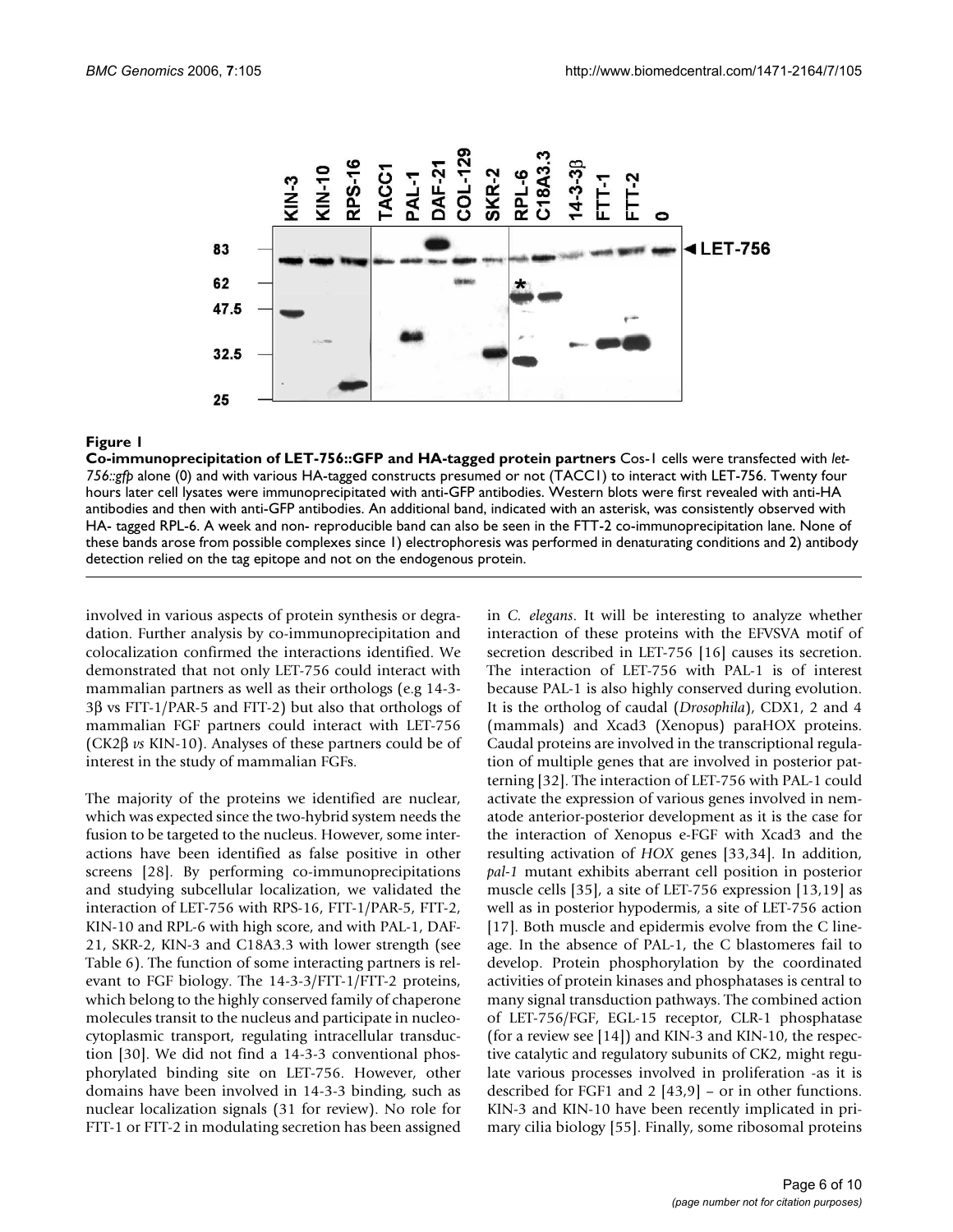

#### Figure 2

**Intracellular localization of LET-756::GFP and HA-tagged protein partners** Cos-1 cells were transfected with *let-756::gfp* with or without various HA-tagged encoded constructs. Twenty four hours later cells were either fixed in 4% paraformaldehyde and permeabilized in triton or in cold methanol. Cells were incubated for an hour with rat anti-HA antibodies. Secondary goat anti-rat Texas red-coupled antibodies were then added for another 30 min. Coverslips were visualized with a confocal Leica microscope. Cells were transfected with the HA-tagged protein alone (column I) or cotransfected with *let-756::gfp* and revealed by direct fluorescence (column II), by anti-HA immunofluorescence (column III) and merge (column IV). In cells cotransfected with LET-756 and KIN-10 and treated with actinomycin D, both GFP staining and anti-HA immunostaining are displaced around and into the nucleolus. The yellow star indicates a neighbor single KIN-10 transfected cells. Its localization is not modified by the drugs. Panels A and B each show results for five interactors analyzed.

interact with mammalian FGF [36-38] to regulate their signaling and trafficking to the nucleus; reciprocally, FGFs may regulate ribosome biogenesis and protein synthesis during the G1 phase of the cell cycle. In contrast to these relevant interactors, others appear irrelevant, such as MBD1 since no methylation occurs in *C. elegans*.

The interactions revealed by the two-hybrid screens are rather weak. This could be due to 1) the high stringency associated with the system using the MAV 103/203 yeast strains; it is worth noting that in large-scale screenings of interactions no partner for LET-756 was found [20]; 2) a bad exposure of the binding site in the fusion proteins; 3) the existence of ternary interactions as seen in the ligand – tyrosine kinase receptor – heparan sulphate complex and 4) the need for post-translational modifications of the proteins that occur in mammalian cells and not in yeast, explaining why better interactions between glycosylated LET-756 [16] and various partners were obtained in immunoprecipitation and immunofluorescence experiments than in yeast two-hybrid screens.

Finally, it will be interesting to know whether the expression pattern of LET-756, which is mainly muscular and neuronal in the worm, overlap with that of the various partners. Search in the literature (56, 57) was not conclusive since the majority of the partners were found in eggs (FTT-1/PAR-5, FTT-2, DAF-21, PAL-1), intestine (HSP-6, SKR-2) or cuticle (COL-129).

#### **Conclusion**

We have conducted the first extensive search for LET-756 interactors and established the first interaction map of LET-756/FGF with FGF binding proteins (Fig. 3 and Table 6). This could help understand FGF functions. Proteins of interest were involved in developmental processes or in basic biochemical events such as ribosome biogenesis and protein synthesis. In addition, to get insight in the evolution of the FGF interactome network, which we have illustrated in Fig. 3, we tested 6 of 20 orthologs of human FGF interactors (Table 6), and found KIN-10 and RPL-6 as new potential interactors. Looking for physical interactions in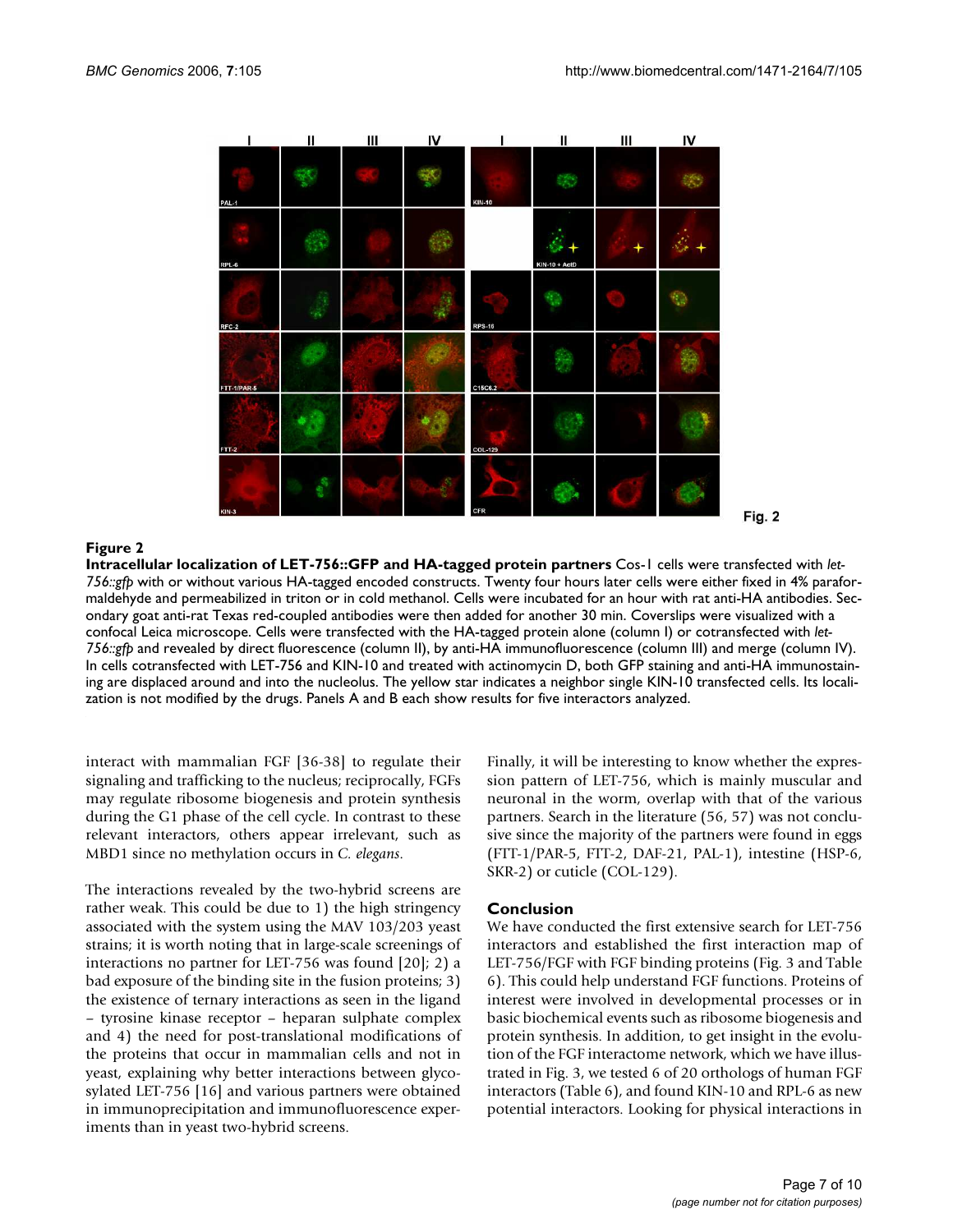

#### **Figure 3 Interactome of the FGF family** The identified interactors of various FGFs were grouped in six categories, depending of the functional activities of proteins. The human and *C. elegans* orthologs are indicated: human (white), worm (grey).

a physiological system will determine which of these interactions are essential.

In conclusion, 1) combining the yeast two-hybrid screen with bioinformatics and computational biology, we have delineated potential interactors of LET-756, and possibly of the entire FGF family; 2) comparative genomics analysis yielded valuable insights into conserved and divergent aspects of function, regulation, and evolution since not all pathways are conserved as demonstrated by the ortholog analysis; 3) the information given herein, although not complete, might be useful for people working in the field.

#### **Methods**

#### *Yeast two-hybrid assays*

A full-length *let-756* transcript was fused in-frame with the coding sequence of the DNA binding domain (DB) of Gal4, and was used in a Y2H screen system as described in [20] for the *C elegans* libraries. Two worm libraries fused to the activation domain (AD) of Gal4, a cDNA and the AD-ORFeome libraries [53] were screened. The MAV103 yeast strain based Y2H assay contains three reporter genes (*HIS3*, *lacZ* and *URA3*) [54]. A cDNA human placenta library fused to the activation domain of LexA was also screened. The L40 yeast strain based Y2H assay contains only two reporters (*HIS3* and *lacZ*). In this case, the full length *let-756* transcript was cloned into the LexA DNA binding domain bait expression vector pBTM116B Kana. Yeast assays were done using conventional lithium acetate-based method. Clones were assigned scores for LacZ expression, growth on plates lacking histidine but containing 20 or 40 mM 3-amino triazol and in addition, growth on plates lacking uracil for the *C. elegans* libraries. To ascertain interactions, the gap repair technique was performed as in [54].

#### *Plasmid construction*

To generate prey-tagged expression vectors used in coimmunoprecipitation assay or immunofluorescence, the coding regions of various genes were amplified by PCR using as template the corresponding EST clones obtained from RZPD (Berlin, Germany) and then inserted in the expression vectors using Gateway technology (Invitrogen, Carlsbad, CA).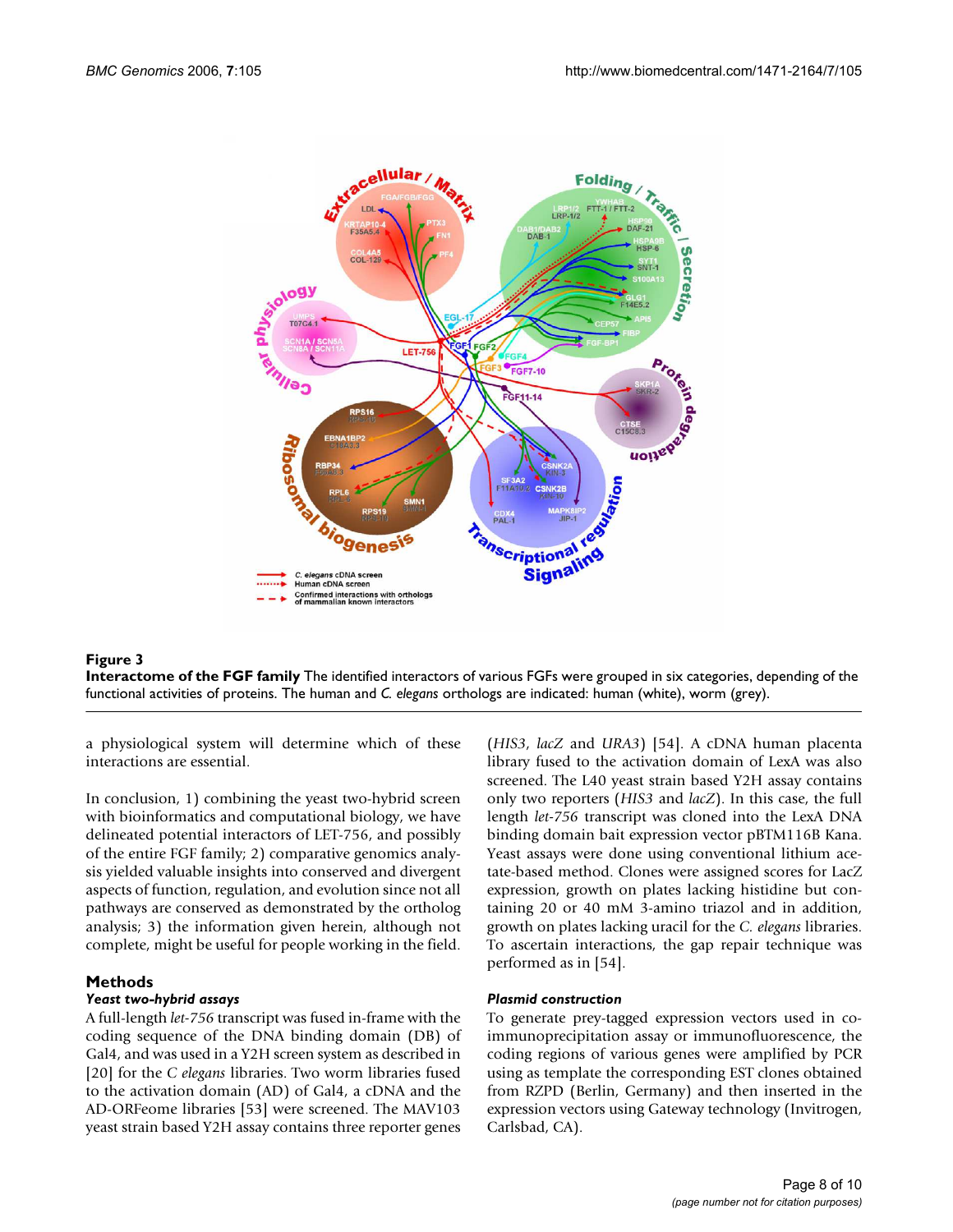LET-756::GFP was obtained as previously described [16].

#### *Cell culture and in vivo interaction assay*

Cos-1 cells grown in DMEM supplemented with 10% fetal calf serum were plated in 60-mm dishes at a concentration of  $2 \times 10^6$  cells/dish and immediately transfected with 1µg DNA in Fugene, according to the manufacturer instructions. Twenty four hours after transfection, cells were lysed in 1 ml triton buffer (10 mM Tris, pH7.4, 100 mM NaCl, 2.5 mM MgCl2, 1% triton, 1 mM EDTA, 10 mM DTT). Detergent insoluble materials were removed by 30 min centrifugation at 13000 rpm at 4°C. Whole cell lysates were first incubated with protein G-sepharose beads and then with the relevant antibody for at least 2 hr. Protein G-sepharose beads were then added for another additional 2 hr and washed 3 times with lysis buffer. Bound proteins were eluted by boiling in SDS sample buffer and resolved on a 10% SDS-PAGE gel and analyzed by Western blots. For immunofluorescence analysis, cells grown on glass coverslips were fixed and permeabilized in 3.7% PAF and 0.1%Triton or in methanol for 6 min at - 20°C. Similar results were obtained using these different modes of fixation. Cells were incubated with primary antibody for 1 hr and then incubated with Texas Red-conjugated secondary antibody for another hr. Plasmid LET-756::GFP was visualized by autofluorescence. Coverslips were examined using a Leica TCS NT confocal microscope.

The following antibodies were used: rat monoclonal anti-HA (12CA5) antibody was from Roche (Indianopolis, IN, USA), rabbit polyclonal anti-GFP from Abcam (Cambridge, UK), Texas Red anti-rat antibody from Molecular Probes (Eugene, OR, USA), peroxydase anti-mouse from Santa Cruz (Santa Cruz, CA, USA)

#### **Abbreviations**

DMEM, Dulbecco's mofied Eagle's medium; FBS, fetal bovine serum; DTT dithiotreitol; Y2H, yeast two hybrid; GFP, green fluorescent protein

#### **Authors' contributions**

CP, YB and AH performed the two-hybrid screenings and the analyses of the data, CP and FC the gap-repair confirmation of clones, FC and RR the co-immunoprecipitation and immunofluorescence experiments, CP the art work. CP played the major role in the bioinformatics analysis. DB initiated the *C. elegans* project and helped draft the manuscript. RR conceived and coordinated the study and wrote the manuscript. All authors read and approved the final manuscript.

#### **Acknowledgements**

We thank F. Birg and D. Maraninchi for encouragements, P. Pontarotti for helpful discussions, P. Lecine for advices during this study and J. Reboul for the gift of the ORFeome library and advices. The work has been supported by Inserm, Institut Paoli-Calmettes and grants from the Ligue Nationale Contre le Cancer (Label).

#### **References**

- 1. Goldfarb M: **[Functions of fibroblast growth factors in verte](http://www.ncbi.nlm.nih.gov/entrez/query.fcgi?cmd=Retrieve&db=PubMed&dopt=Abstract&list_uids=9023055)[brate development.](http://www.ncbi.nlm.nih.gov/entrez/query.fcgi?cmd=Retrieve&db=PubMed&dopt=Abstract&list_uids=9023055)** *Cytokine Growth Factor Rev* 1996, **7:**311-325.
- 2. Dickson C, Spencer-Dene B, Dillon C, Fantl V: **[Tyrosine kinase sig](http://www.ncbi.nlm.nih.gov/entrez/query.fcgi?cmd=Retrieve&db=PubMed&dopt=Abstract&list_uids=11250709)[nalling in breast cancer: fibroblast growth factors and their](http://www.ncbi.nlm.nih.gov/entrez/query.fcgi?cmd=Retrieve&db=PubMed&dopt=Abstract&list_uids=11250709) [receptors.](http://www.ncbi.nlm.nih.gov/entrez/query.fcgi?cmd=Retrieve&db=PubMed&dopt=Abstract&list_uids=11250709)** *Breast Cancer Res* 2000, **2:**191-196.
- 3. Goldfarb M: **Signaling by fibroblast growth factors: the inside story.** *Sci STKE* 2001, **106:**PE37.
- 4. Kolpakova E, Wiedlocha A, Stenmark H, Klingenberg O, Falnes PO, Olsnes S: **[Cloning of an intracellular protein that binds selec](http://www.ncbi.nlm.nih.gov/entrez/query.fcgi?cmd=Retrieve&db=PubMed&dopt=Abstract&list_uids=9806903)[tively to mitogenic acidic fibroblast growth factor.](http://www.ncbi.nlm.nih.gov/entrez/query.fcgi?cmd=Retrieve&db=PubMed&dopt=Abstract&list_uids=9806903)** *Biochem J* 1998, **336:**213-222.
- 5. LaVallee TM, Tarantini F, Gamble S, Mouta Carreira C, Jackson A, Maciag T: **[Synaptotagmin-1 is required for fibroblast growth](http://www.ncbi.nlm.nih.gov/entrez/query.fcgi?cmd=Retrieve&db=PubMed&dopt=Abstract&list_uids=9712835) [factor-1 release.](http://www.ncbi.nlm.nih.gov/entrez/query.fcgi?cmd=Retrieve&db=PubMed&dopt=Abstract&list_uids=9712835)** *J Biol Chem* 1998, **273:**22217-22223.
- 6. Burrus LW, Zuber ME, Lueddecke BA, Olwin BB: **[Identification of](http://www.ncbi.nlm.nih.gov/entrez/query.fcgi?cmd=Retrieve&db=PubMed&dopt=Abstract&list_uids=1448090) [a cysteine-rich receptor for fibroblast growth factors.](http://www.ncbi.nlm.nih.gov/entrez/query.fcgi?cmd=Retrieve&db=PubMed&dopt=Abstract&list_uids=1448090)** *Mol Cell Biol* 1992, **12:**5600-5609.
- 7. Kohl R, Antoine M, Olwin BB, Dickson C, Kiefer P: **[Cysteine-rich](http://www.ncbi.nlm.nih.gov/entrez/query.fcgi?cmd=Retrieve&db=PubMed&dopt=Abstract&list_uids=10748074) [fibroblast growth factor receptor alters secretion and intra](http://www.ncbi.nlm.nih.gov/entrez/query.fcgi?cmd=Retrieve&db=PubMed&dopt=Abstract&list_uids=10748074)[cellular routing of fibroblast growth factor 3.](http://www.ncbi.nlm.nih.gov/entrez/query.fcgi?cmd=Retrieve&db=PubMed&dopt=Abstract&list_uids=10748074)** *J Biol Chem* 2000, **275:**15741-15748.
- 8. Kamikura DM, Cooper JA: **Lipoprotein receptors and a disabled family cytoplasmic adaptor protein regulate EGL-17/FGF export in** *C. elegans***[.](http://www.ncbi.nlm.nih.gov/entrez/query.fcgi?cmd=Retrieve&db=PubMed&dopt=Abstract&list_uids=14630941)** *Genes Dev* 2003, **17:**2798-2811.
- 9. Bonnet H, Filhol O, Truchet I, Brethenou P, Cochet C, Amalric F, Bouche G: **[Fibroblast growth factor-2 binds to the regulatory](http://www.ncbi.nlm.nih.gov/entrez/query.fcgi?cmd=Retrieve&db=PubMed&dopt=Abstract&list_uids=8798749) [beta subunit of CK2 and directly stimulates CK2 activity](http://www.ncbi.nlm.nih.gov/entrez/query.fcgi?cmd=Retrieve&db=PubMed&dopt=Abstract&list_uids=8798749) [toward nucleolin.](http://www.ncbi.nlm.nih.gov/entrez/query.fcgi?cmd=Retrieve&db=PubMed&dopt=Abstract&list_uids=8798749)** *J Biol Chem* 1996, **271:**24781-24787.
- 10. Gringel S, van Bergeijk J, Haastert K, Grothe C, Claus P: **[Nuclear](http://www.ncbi.nlm.nih.gov/entrez/query.fcgi?cmd=Retrieve&db=PubMed&dopt=Abstract&list_uids=15653435) [fibroblast growth factor-2 interacts specifically with splicing](http://www.ncbi.nlm.nih.gov/entrez/query.fcgi?cmd=Retrieve&db=PubMed&dopt=Abstract&list_uids=15653435) [factor SF3a66.](http://www.ncbi.nlm.nih.gov/entrez/query.fcgi?cmd=Retrieve&db=PubMed&dopt=Abstract&list_uids=15653435)** *Biol Chem* 2004, **385:**1203-1208.
- 11. Bossard C, Van den Berghe L, Laurell H, Castano C, Cerutti M, Prats AC, Prats H: **[Antiangiogenic properties of fibstatin, an extra](http://www.ncbi.nlm.nih.gov/entrez/query.fcgi?cmd=Retrieve&db=PubMed&dopt=Abstract&list_uids=15492277)[cellular FGF-2-binding polypeptide.](http://www.ncbi.nlm.nih.gov/entrez/query.fcgi?cmd=Retrieve&db=PubMed&dopt=Abstract&list_uids=15492277)** *Cancer Res* 2004, **64:**7507-7512.
- 12. Peng H, Sahni A, Fay P, Bellum S, Prudovsky I, Maciag T, Francis CW: **[Identification of a binding site on human FGF-2 for fibrino](http://www.ncbi.nlm.nih.gov/entrez/query.fcgi?cmd=Retrieve&db=PubMed&dopt=Abstract&list_uids=14630795)[gen.](http://www.ncbi.nlm.nih.gov/entrez/query.fcgi?cmd=Retrieve&db=PubMed&dopt=Abstract&list_uids=14630795)** *Blood* 2004, **103:**2114-2120.
- 13. Birnbaum D, Popovici C, Roubin R: **A pair as a minimum: The two fibroblast growth factors of the nematode** *Caenorhabditis elegans***[.](http://www.ncbi.nlm.nih.gov/entrez/query.fcgi?cmd=Retrieve&db=PubMed&dopt=Abstract&list_uids=15614779)** *Dev Dyn* 2005, **232:**247-255.
- 14. Huang P, Stern MJ: **[FGF signaling in flies and worms: more and](http://www.ncbi.nlm.nih.gov/entrez/query.fcgi?cmd=Retrieve&db=PubMed&dopt=Abstract&list_uids=15863031) [more relevant to vertebrate biology.](http://www.ncbi.nlm.nih.gov/entrez/query.fcgi?cmd=Retrieve&db=PubMed&dopt=Abstract&list_uids=15863031)** *Cytokine Growth Factor Rev* 2005, **16:**151-158.
- Roubin R, Naert K, Popovici C, Vatcher G, Coulier F, Thierry-Mieg J, Pontarotti P, Birnbaum D, Baillie D, Thierry-Mieg D: *let-756***, a** *C. elegans* **[fgf essential for worm development.](http://www.ncbi.nlm.nih.gov/entrez/query.fcgi?cmd=Retrieve&db=PubMed&dopt=Abstract&list_uids=10597282)** *Oncogene* 1999, **18:**6741-6747.
- 16. Popovici C, Conchonaud F, Birnbaum D, Roubin R: **Functional phy-**<br>logeny relates LET-756 to FGF9. *J Biol Chem* 2004, [logeny relates LET-756 to FGF9.](http://www.ncbi.nlm.nih.gov/entrez/query.fcgi?cmd=Retrieve&db=PubMed&dopt=Abstract&list_uids=15199049) **279:**40146-40152.
- 17. Huang P, Stern MJ: **FGF signaling functions in the hypodermis to regulate fluid balance in** *C. elegans***[.](http://www.ncbi.nlm.nih.gov/entrez/query.fcgi?cmd=Retrieve&db=PubMed&dopt=Abstract&list_uids=15115754)** *Development* 2004, **131:**2595-2604.
- 18. Bulow HE, Boulin T, Hobert O: **Differential functions of the** *C. elegans* **[FGF receptor in axon outgrowth and maintenance of](http://www.ncbi.nlm.nih.gov/entrez/query.fcgi?cmd=Retrieve&db=PubMed&dopt=Abstract&list_uids=15134634) [axon position.](http://www.ncbi.nlm.nih.gov/entrez/query.fcgi?cmd=Retrieve&db=PubMed&dopt=Abstract&list_uids=15134634)** *Neuron* 2004, **42:**367-374.
- 19. Popovici C, Fallet M, Marguet D, Birnbaum D, Roubin R: **Intracellular trafficking of LET-756, a fibroblast growth factor of** *C. elegans***[, is controlled by a balance of export and nuclear signals.](http://www.ncbi.nlm.nih.gov/entrez/query.fcgi?cmd=Retrieve&db=PubMed&dopt=Abstract&list_uids=16487967)** *Exp Cell Res* 2006, **312:**1484-1495.
- 20. Reboul J, Vaglio P, Rual JF, Lamesch P, Martinez M, Armstrong CM, Li S, Jacotot L, Bertin N, Janky R, Moore T, Hudson JR Jr, Hartley JL, Brasch MA, Vandenhaute J, Boulton S, Endress GA, Jenna S, Chevet E, Papasotiropoulos V, Tolias PP, Ptacek J, Snyder M, Huang R, Chance MR, Lee H, Doucette-Stamm L, Hill DE, Vidal M: *C. elegans* **[ORFe](http://www.ncbi.nlm.nih.gov/entrez/query.fcgi?cmd=Retrieve&db=PubMed&dopt=Abstract&list_uids=12679813)[ome version 1.1: experimental verification of the genome](http://www.ncbi.nlm.nih.gov/entrez/query.fcgi?cmd=Retrieve&db=PubMed&dopt=Abstract&list_uids=12679813) annotation and resource for proteome-scale protein expres[sion.](http://www.ncbi.nlm.nih.gov/entrez/query.fcgi?cmd=Retrieve&db=PubMed&dopt=Abstract&list_uids=12679813)** *Nat Genet* 2003, **34:**35-41.
- 21. Baugh LR, Hill AA, Claggett JM, Hill-Harfe K, Wen JC, Slonim DK, Brown EL, Hunter CP: **The homeodomain protein PAL-1 spec-**